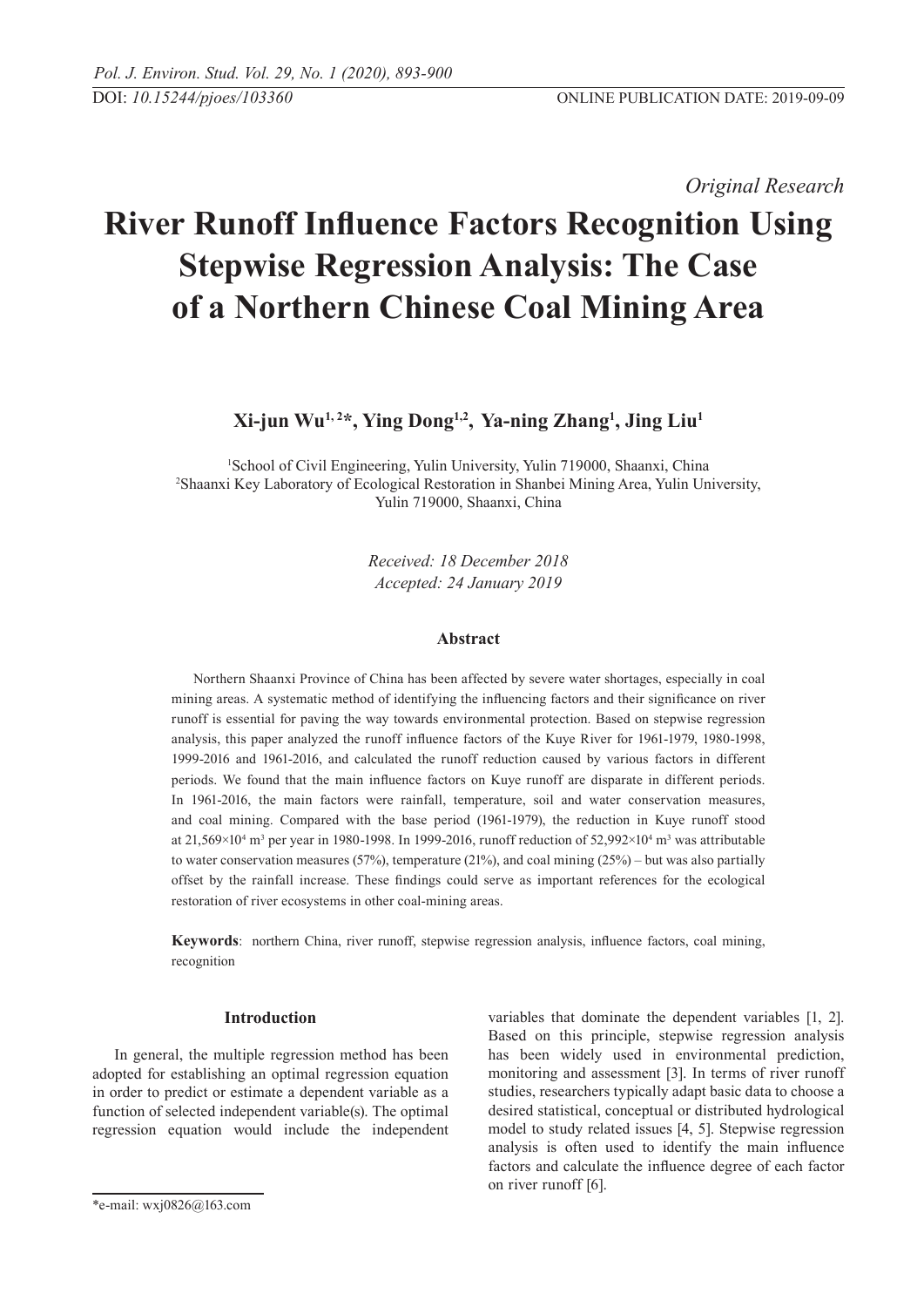Growing coal mining activities in many regions across China have been causing the fragile natural environment to deteriorate in recent years [7, 8]. Although many studies have investigated river water quality in the mining area, only a few studies have focused on the river runoff because the influence mechanism of mining activities on water resources is relatively complicated [9, 10]. Therefore, statistical methods are often utilized to analyze the influence factors and response relationship of river runoff. Zhang et al. established the correlation between the coal mining activities and river runoff in the Daliuta mining area, and concluded that river runoff change is predominantly a function of coalmining activities [11]. Jiang et al. calculated the runoff reduction caused by mining activities through statistical methods and the water balance model [12]. More recently, Shu et al. proposed a new statistical method to evaluate the significance of coal mining activities on river runoff [13]. The Kuye River basin is the main component of Northern Shaanxi Energy and Chemical Base, where water resources are generally scarce [14]. Nonetheless, little is known regarding the significance of various factors on river runoff; and the response relationship between each factor and runoff. To this end, this study adopts stepwise regression analysis to investigate them systematically. The study outcomes might provide useful insights for the ecological restoration of river ecosystems in other coal-mining areas.

# **Materials and Methods**

#### Study Area

The Kuye is a tributary located in the middle reaches of the Yellow River and originating in Inner Mongolia Province and flowing through Shaanxi Province (Fig. 1). The riveris 242 km long and the area of the basin is  $8,706 \text{ km}^2$ , covering  $4,499 \text{ km}^2$  of Shenmu County. In terms of hydrology, the average annual pan evaporation is 1,788 mm per year; the average annual precipitation is 413 mm per year; and the average annual runoff is  $510$  million m<sup>3</sup> per year. The Kuye basin is near the Muus Desert, an Aeolian sand area in the upstream which stores a large amount of groundwater. However, its downstream loess gully area generates surface runoff easily, and it is among the major sources of sediment transports of the Yellow River [15]. The Kuye basin contains rich coal resources where nearly  $312 \times 10^4$  t were mined per year in the 1980s. Large-scale mining activities from 2000 on wards saw that figure expanded to  $21,500 \times 10^4$  t per year in 2016 [16]. However, over-mining is adversely affecting the water circulation system (e.g., pit wastewater, land surface fracture/collapse) and destroying the original groundwater storage conditions [17].



Fig. 1. The location of Kuye River basin in Shaanxi Province.

# Materials

Kuye River runoff data are collected from the "Yellow River Basin Hydrology Yearbook", which was published by the Yellow River Committee [18]. The rainfall and temperature data are obtained from the China Meteorological Science Data Sharing Service Network. The remaining data are gathered from the Shaanxi Water Resources Statistical Data and Shenmu County Statistical Yearbook.

## Methods

A previous study demonstrated that there is a strong correlation between rainfall, temperature, water consumption, Soil and Water Conservation Measures (SWCM) area, coal mining and river runoff in the Kuyebasin [19, 20]. Although the correlations between these factors and runoff are different, it is possible to use a linear regression approach to express the relationship. The influence mechanism of coal mining on water resources is complex [21]. On top of this, the mechanism analysis requires groundwater storage and migration data and relevant geological data, which are difficult to obtain [22]. Therefore, based on the available data, this paper adopts the stepwise regression method to analyze the influence factors and response relationships of river runoff in mining areas, and calculates the influence degree of each factor on river runoff. This study uses IBM SPSS software to perform all analyses.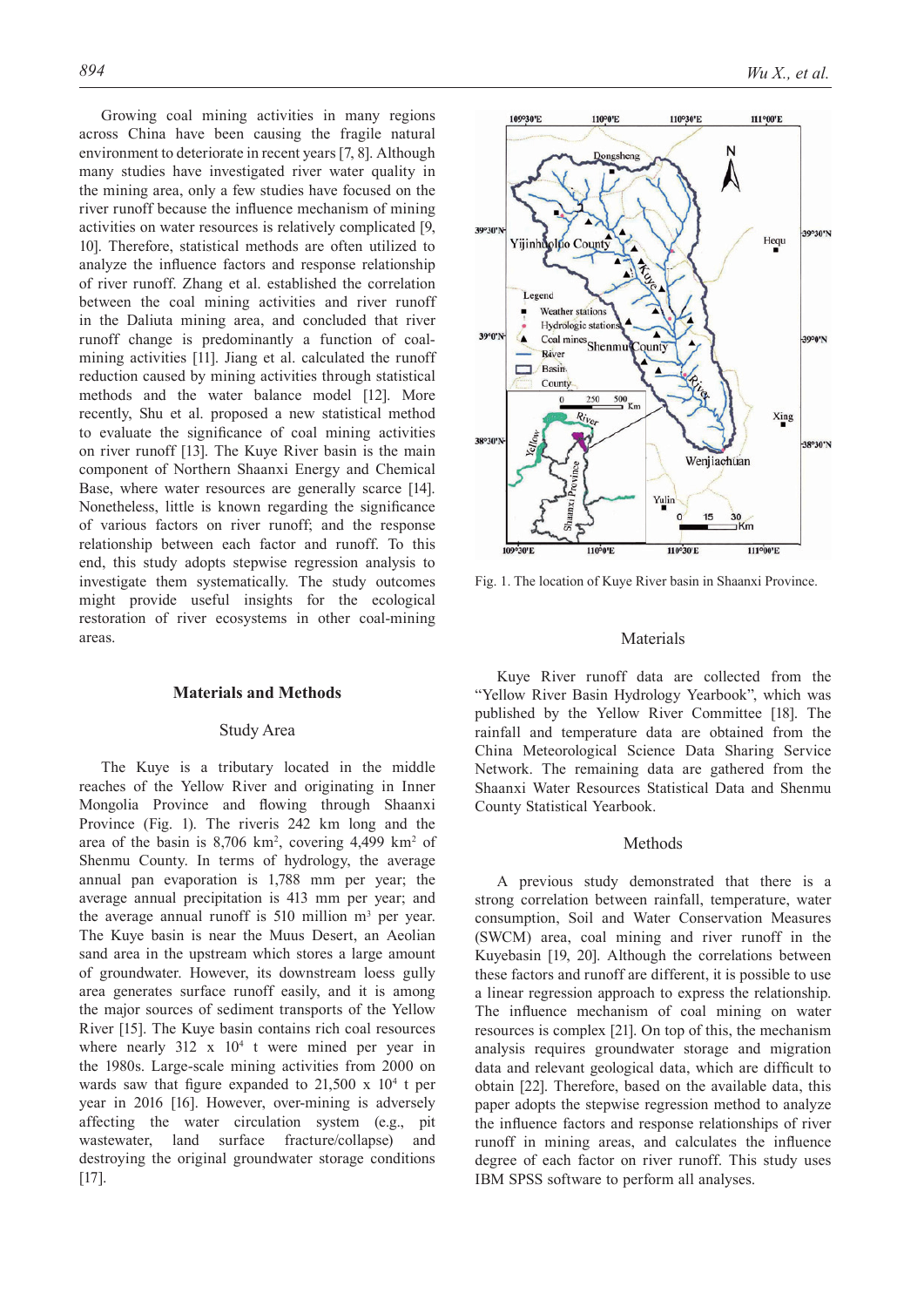#### *Stepwise Regression*

Conceptually, stepwise regression enables establishing the relationship between the independent variables and the dependent variable in a systematic manner. The equation of such multiple linear regression models could be expressed as:

$$
Y = \alpha_0 + \alpha_1 X_1 + \alpha_2 X_2 + \dots + \alpha_i X_i
$$
  
i = 1, 2, 3, ..., k; (1)

...where Y is the dependent variable;  $\alpha_i$  is the partial regression coefficient of the *i*<sup>th</sup> independent variable; and  $X_i$  is the  $i^{\text{th}}$  independent variable.

All the independent variables Xi are entered into the regression equation one by one in accordance with their influence on the dependent variable Y. When each independent variable is entered, a series of t-tests are conducted for selected variables one by one in order to retain the statistically significant independent variables [23]. The process of entering or removing an independent variable from the regression equation (e.g., Equation (1)) is a step of the stepwise regression. It also performs the significance test using the F-test at each step. If it is passed, the t-test results of each variable in the equation are checked until the P-value is less than 0.10. This process is repeated until no significant independent variables are entered into or removed from the regression equation. From there, an optimized regression equation could be obtained [24].

#### *Standardization Analysis of the Data*

Since the units among the independent variables are different, it is difficult to draw a correct conclusion by analyzing the weights of the partial regression coefficients. However, the data could be standardized, i.e., the original data could be first subtracted from the mean of corresponding variables and then divided by the standard deviation of variable, and hence we get the standardized regression coefficient [25]. The data standardization process does not affect the testing of independent variables and equations. The standardized regression coefficient reflects the significance of the independent variables and is related to the dispersion degree of the independent variables. It is more important if it fluctuates more, otherwise it is less important. According to the standardized coefficient of each variable, the weight can be calculated. The influence degree of each independent variable on the dependent variable is reflected in the weight, given by:

$$
q_i = \frac{L_i}{\sum_{i=1}^k |L_i|} \tag{2}
$$

...where  $L_i$  is the standardized coefficient of the  $i<sup>th</sup>$ independent variable and  $q_i$  is the weight of the  $i<sup>th</sup>$ independent variable.

## **Results**

According to Wu et al. [26], the main influence factors for the Kuye River runoff are rainfall, temperature, SWCM area, water consumption and coal mining. In this study, the study duration is divided into four periods: 1961-1979, 1980-1998, 1999-2016 and 1961-2016. The Kuye River runoff and basin's coal mining in 1961 to 2016 is shown in Fig. 2. To develop the runoff regression equation of the Kuye River for each period, it is possible to first conceptualize an initial equation:

$$
y = \alpha_0 + \alpha_1 R + \alpha_2 T + \alpha_3 U + \alpha_4 W + \alpha_5 M \quad (3)
$$

...where  $\alpha_i$  is the partial regression coefficient of each variable; R is the rainfall of the Kuye River basin in each year, mm; T is the temperature of the Kuye River Basin in each year, ºC; U is the production and living water consumption of each year in Shenmu County,  $10^4$  m<sup>3</sup>; W is the soil and water conservation measures (SWCM) area in each year in Shenmu County,  $km^2$ ; and M is the amount of coal mined in each year in Shenmu County,  $10^4$  t.



Fig. 2. The Kuye River runoff and coal mining in 1961-2016(1).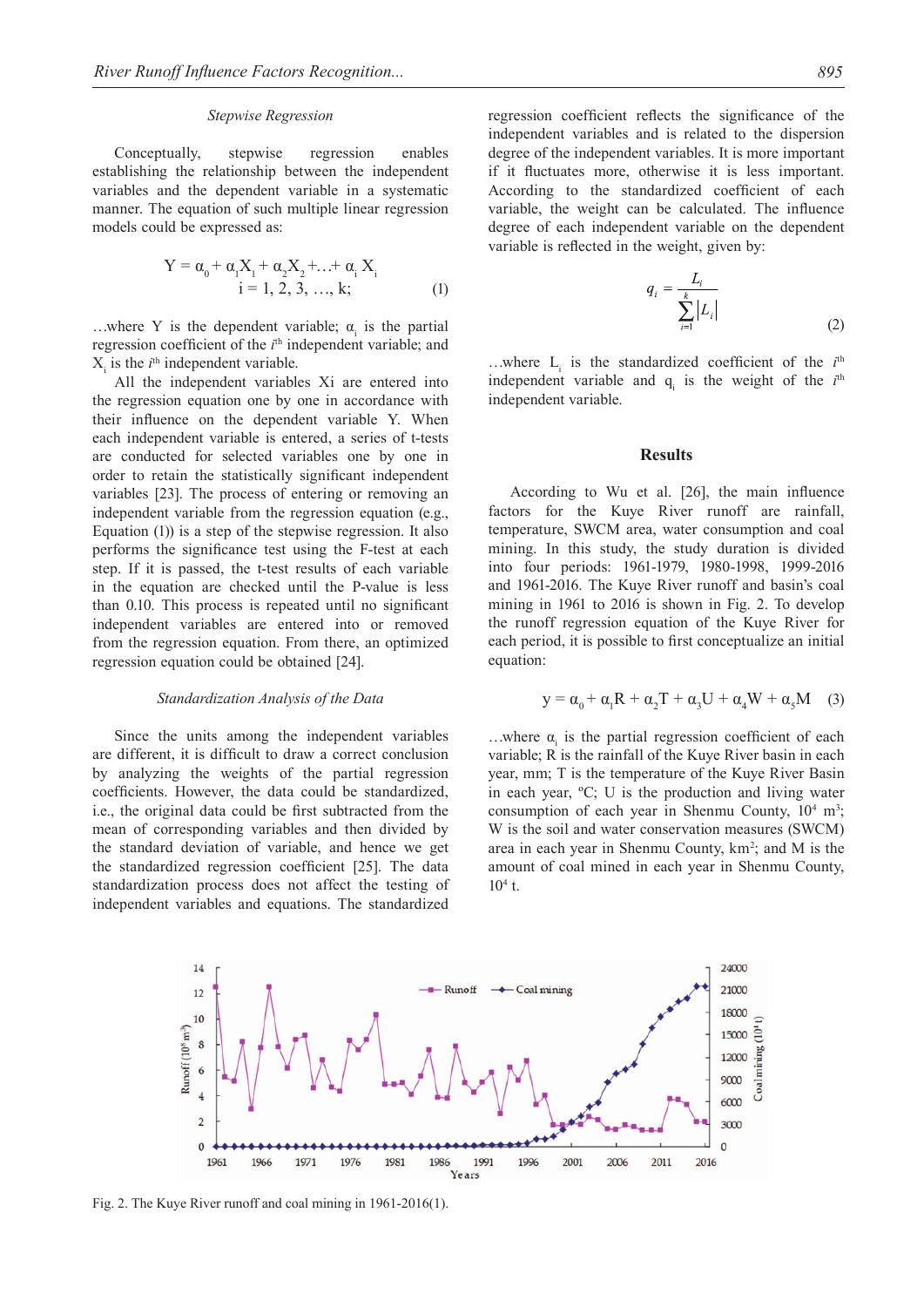| Model |              | Partial correlation coefficient | Standard coefficient |         | D    | D    |      |
|-------|--------------|---------------------------------|----------------------|---------|------|------|------|
|       | $\alpha_{0}$ | 1,440.60                        |                      | 0.43    | 0.67 | 0.00 | 0.65 |
|       | m            | 39.20                           | 0.81                 | 5.43    | 0.00 |      |      |
| ◠     | $\alpha_{0}$ | 1,016.20                        |                      | 0.33    | 0.75 |      | 0.73 |
|       | R            | 48.36                           | 0.99                 | 5.97    | 0.00 | 0.00 |      |
|       | M            | $-0.33$                         | $-0.33$              | $-1.98$ | 0.07 |      |      |

Table 1. Stepwise regression computation sheet in 1999-2016.

# Period from 1999 to 2016

Large-scale coal mining activities started in 1998 resulted in decreases of Kuyerunoff, but the increase of runoff occurring since 2010 was driven by a small increase in rainfall. Within this period, temperatures remained above 9ºC and the water conservation measures area expanded and water consumption increased.

Table 1 displays the outcomes of regression analysis. The stepwise regression is performed in two steps, where two independent variables (rainfall R and coal mining M) are tested. Through this process, a representative regression equation is obtained:

$$
y = 1016.20 + 48.36R - 0.33M, r^2 = 0.73
$$
 (4)

Periods 1961-1979 and 1980-1998

In 1961-1979, there was no coal mining and few SWCM in the Kuye River basin, hence the impact of human activities on its runoff were insignificant. Water

Table 2. Stepwise regression computation sheet in 1961-2016.

consumption (for production and living) was basically constant, and the runoff was mainly affected by natural factors such as rainfall and temperature. Hence it can be perceived as the base period. Therefore, the runoff equation can be fitted as a function of rainfall R, given by,

$$
Y_1 = 5536.45 + 157.80R, r^2 = 0.67
$$

Apart from rainfall and temperature in 1980-1998, the impacts of SWCM, water consumption and coal mining on Kuye River runoff are considerable. The effect of SWCM on river runoff may vary in different areas. The general perception is that SWCM plays an important role on the Yellow River runoff reduction. The rationale is that when there is no vegetation in the loess steep slope area, rainfall would quickly form runoff that rushes into the river. With the water conservation measures, a fraction of the rainfall would be trapped and absorbed by vegetation cover. Based on these three independent variables (rainfall R, temperature T and SWCM area W), the optimized regression equation is formulated as:

| Model          |              | Partial correlation coefficient | Standard coefficient | t        | $P_1$ | $P_{2}$ | $r^2$ |  |
|----------------|--------------|---------------------------------|----------------------|----------|-------|---------|-------|--|
| $\mathbf{1}$   | $\alpha_0$   | 75,323.53                       |                      | 18.71    | 0.00  | 0.00    | 0.57  |  |
|                | W            | $-16.31$                        | $-0.76$              | $-8.49$  | 0.00  |         |       |  |
| $\overline{2}$ | $\alpha_{0}$ | 28,400.10                       |                      | 3.93     | 0.00  | 0.00    | 0.78  |  |
|                | W            | $-17.21$                        | $-0.80$              | $-12.34$ | 0.00  |         |       |  |
|                | R            | 112.04                          | 0.46                 | 7.09     | 0.00  |         |       |  |
|                | $\alpha_0$   | 17,621.28                       |                      | 2.50     | 0.02  | 0.00    |       |  |
| $\mathfrak{Z}$ | W            | $-12.73$                        | $-0.59$              | $-7.45$  | 0.00  |         | 0.83  |  |
|                | $\mathbb{R}$ | 131.76                          | 0.54                 | 8.78     | 0.00  |         |       |  |
|                | M            | $-1.34$                         | $-0.32$              | $-3.83$  | 0.00  |         |       |  |
|                | $\alpha_0$   | 77,405.32                       |                      | 2.88     | 0.01  | 0.00    |       |  |
|                | W            | $-9.87$                         | $-0.46$              | $-4.79$  | 0.00  |         |       |  |
| $\overline{4}$ | $\mathbb{R}$ | 125.36                          | 0.51                 | 8.53     | 0.00  |         | 0.85  |  |
|                | M            | $-1.14$                         | $-0.27$              | $-3.30$  | 0.00  |         |       |  |
|                | T            | $-7,270.14$                     | $-0.21$              | $-2.30$  | 0.02  |         |       |  |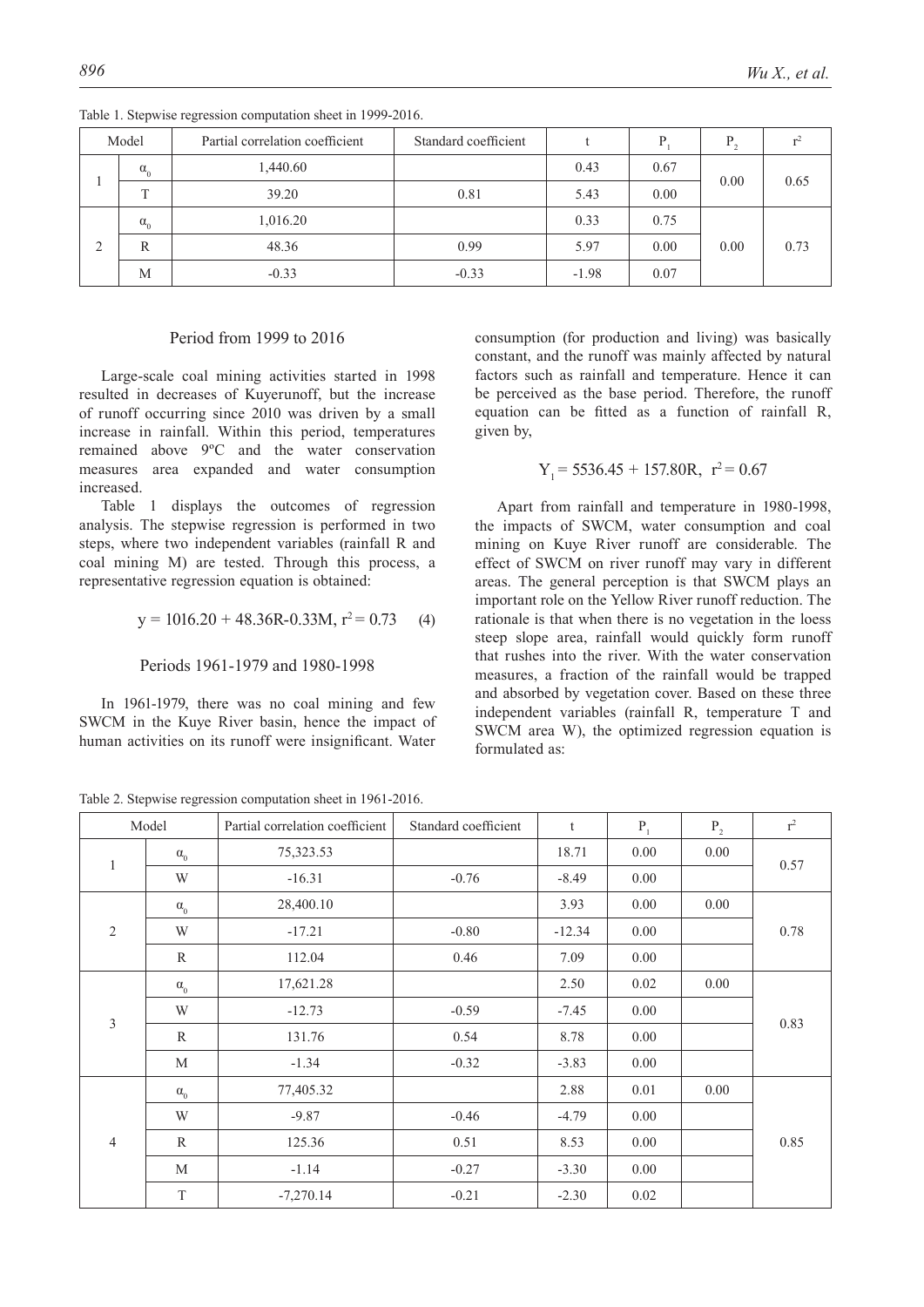$Y_2 = 80920.52 + 106.87R - 6647.26T - 9.99W$ ,  $r^2 = 0.76$ 

## Period from 1961 to 2016

From the stepwise regression analysis, it can be deduced that the main influence factors of Kuye River runoff are different in each period. However, the runoff is primarily a function of rainfall R, followed by the SWCM area W and temperature T from 1980 to 1998; and coal mining M in the recent period. To understand the extent of these independent variables on the Kuye River runoff for 1961-2016, we need to conduct another stepwise regression analysis.

The outputs of regression analysis are presented in Table 2. The quantitative contribution of four independent variables (precipitation R, temperature T, the SWCM area W and coal mining M) are evaluated. The fitted regression equation is:

$$
Y_3 = 77408.32 + 125.36R - 7270.14T - 9.87W - 1.14M,
$$
  

$$
r^2 = 0.85
$$
 (5)

A comparison between the measured runoff and estimated runoff (using Equation (5)) of the Kuye River in 1961 to 2016 is shown in Fig. 3. Overall, the simulated runoff is close to the measured values over the period 1961-1998. However, the simulated runoff fluctuates more in 1999-2016, mainly because coal mining in the Kuye River basin has rapidly risen during this period. Since selecting a suitable model to simulate the influence degree of coal mining on river runoff is difficult, more runoff data would be needed to verify it.

#### **Discussion**

In many locations, climate change may significantly reduce river runoff and urban water supplies [27-29]. Many recent studies have also shown that human activities, including land use change [30], agricultural irrigation, reservoir storage, coal mining, industrial and domestic water consumption have become the main reasons for effects on surface water resources [31].

#### The Weights of Influence Factors

For the period 1961-1979, a t-test is performed on each independent variable. The P1 values for the variables R and M are all less than 0.10; and P1 for U , T and W are all greater than 0.10. Thus the equation only keeps the variables R and M. From F-test, the P2 value is far below 0.01, so the equation is significant. The weight of the variable M is -25%, where the absolute value is only one-third of the rainfall R. However, the former weight is negative while the latter weight is positive. While runoff Equation (4) can better simulate the Kuye River runoff from 1999 to 2016, the data series is quite short to yield satisfactory validation. Hence long periods of relevant data are needed to test the significance of various factors (especially coal mining) on the river runoff.

From 1961 to 2016, the t-test and F-test wer performed on each variable and equation. The variables R, T, W and M are kept in the equation, while water consumption U is discarded. The outcomes of these statistical tests demonstrated that the equation is statistically significant. The weights of the variables R, T, W and M are 35%, -15%, -31%, and -19%, respectively. The natural factors R and T contribute half of the weights, and the weight of SWCM area W is greater than that of coal mining M. Among these variables, only the rainfall R has a positive impact on river runoff, while the rest indicate negative impact. From the longterm study we found that the weight of human activity factor has increased significantly, surpassing those of natural factors in recent years. Although other factors also have some impact on Kuyerunoff, these four factors (R, T, W, M) are dominant.

## Runoff Reduction in Different Periods

Relative to the base period 1961-1979, the changes in average values of each of the influence factors are calculated for the two recent periods (1980-1998, 1999-2016). The changes could be multiplied by the runoff coefficient from equation (5), and hence we get the runoff reduction caused by each influence factor. By aggregating up the simulated runoff reduction caused by various factors in the same period, it should



Fig. 3 The stimulated values and measured values of Kuye River runoff in 1961-2016 (2).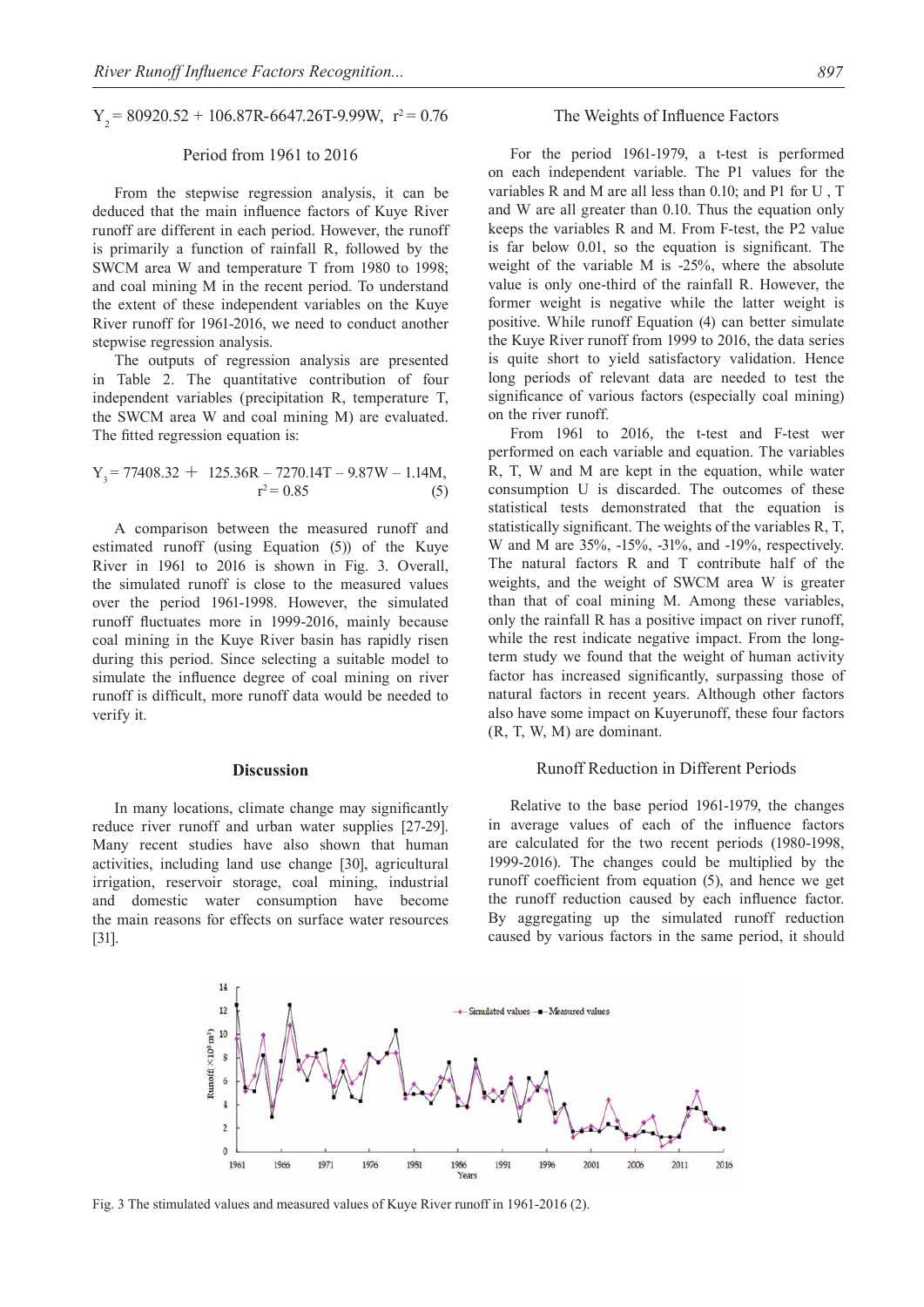|                                                                     |                 | Actual<br>runoff reduction<br>$(\times 10^4 \text{ m}^3)$ | Base periods | 23,512    | 54,104          |
|---------------------------------------------------------------------|-----------------|-----------------------------------------------------------|--------------|-----------|-----------------|
|                                                                     | Total           | runoff reduction<br>$(\times 10^4 \text{ m}^3)$           |              | 21,569    | 52,992          |
|                                                                     | Coal mining (M) | Rate<br>(%)                                               |              |           | 25              |
|                                                                     |                 | Runoff reduction<br>$(\times 10^4 \text{ m}^3)$           |              | 312       | 13,319          |
|                                                                     |                 | $\cdot$ Rate $\cdot$<br>(%)                               |              | 34        | 57              |
|                                                                     | SWCM area (W)   | Runoff reduction<br>$(\times 10^4\, \rm m^3)$             |              | 13,849    | 30,468          |
|                                                                     |                 | Rate<br>(%)                                               |              | $\approx$ | $\overline{21}$ |
|                                                                     | Temperature (T) | <b>Runoff</b> reduction<br>$(\times 10^4 \,\rm m^3)$      |              | 4,417     | 10.905          |
|                                                                     |                 | Rate  <br>$(\%)$                                          |              |           |                 |
| Table 3. Each factors caused runoff reduction in different periods. | Rainfall (R)    | Runoff reduction<br>$({\times}10^{4}\,\rm{m}^{3})$        |              | 2,991     | $-1,700$        |
|                                                                     |                 | Periods                                                   | 1960-1979    | 1980-1998 | 1999-2016       |

match the actual runoff reduction in the Kuye River. The calculation process is shown in Table 3. Although the weight of each variable has been calculated, the variation value of each variable is different. Hence the actual runoff reduction proportion is inconsistent with the weight .

According to the results in Table 3, the average runoff of Kuye River in 1980-1998 dropped by 21,569  $x \neq 10^4$  m<sup>3</sup> from the base period (1961-1979). It was slightly less than the actual decrease. The SWCM accounted for nearly two-thirds of all runoff reduction in this period, followed by temperature and coal mining (to a lesser extent). During the coal mining period (1999-2016), the average runoff of the Kuye River decreased by  $52,992 \times 10^4 \text{ m}^3$  relative to the base period, which was also slightly less than the actual runoff reduction. It should be noted that during 1999- 2016, the river runoff was  $1,700 \times 10^4$  m<sup>3</sup> above that of the base period. It was the outcome of an increase in rainfall, partially offset by other factors. Among them, the SWCM reduced the runoff by  $30,468 \times 10^4$  m<sup>3</sup> (the absolute value increased, but the proportion reduced). Secondly, the temperature led to the runoff reduction up to  $10,905 \times 10^4$  m<sup>3</sup>, as about the same proportion of the previous period. The coal mining is more than 50 times that of the previous period, so it caused runoff reduction by as much as  $13,319 \times 10^4$  m<sup>3</sup>, accounting for 25%. In this period, the runoff reduction due to natural factors such as rainfall and temperature was  $9,205 \times 10^4$  m<sup>3</sup> (the absolute value was slightly higher, but the proportion was only half of the previous period). However, the runoff reduction due to coal mining was 40 times that of the previous period.

# **Conclusions**

This study investigated the significance of different factors on river runoff and the response relationship between each factor and runoff. The overall conclusions follow.

The key influence factors on the Kuye River runoff in 1999-2016 are rainfall and coal mining, while those in 1961-2016 are rainfall, temperature, SWCM, and coal mining. From 1999 to 2016, the average runoff of the Kuye decreased by  $52,992 \times 10^4$  m<sup>3</sup> relative to the base period (1961 to 1979). The rainfall caused the runoff to increase by  $1,700 \times 10^4$  m<sup>3</sup>, which is in contrast to the previous period (from 1980 to 1998). The SWCM caused the runoff to be reduced by  $30,468 \times 10^4$  m<sup>3</sup>, but the proportion is less than the previous period. The runoff reduction caused by temperature rise is also as high as  $10,905 \times 10^4$  m<sup>3</sup>, and the proportion does not change much. The runoff reduction caused by coal mining is as high as  $13,319 \times 10^4$  m<sup>3</sup>, with the proportion increased significantly to 25%.

Based on the stepwise regression method, rainfall is the main influence factor of the Kuye River runoff for all periods. The SWCM and temperature rise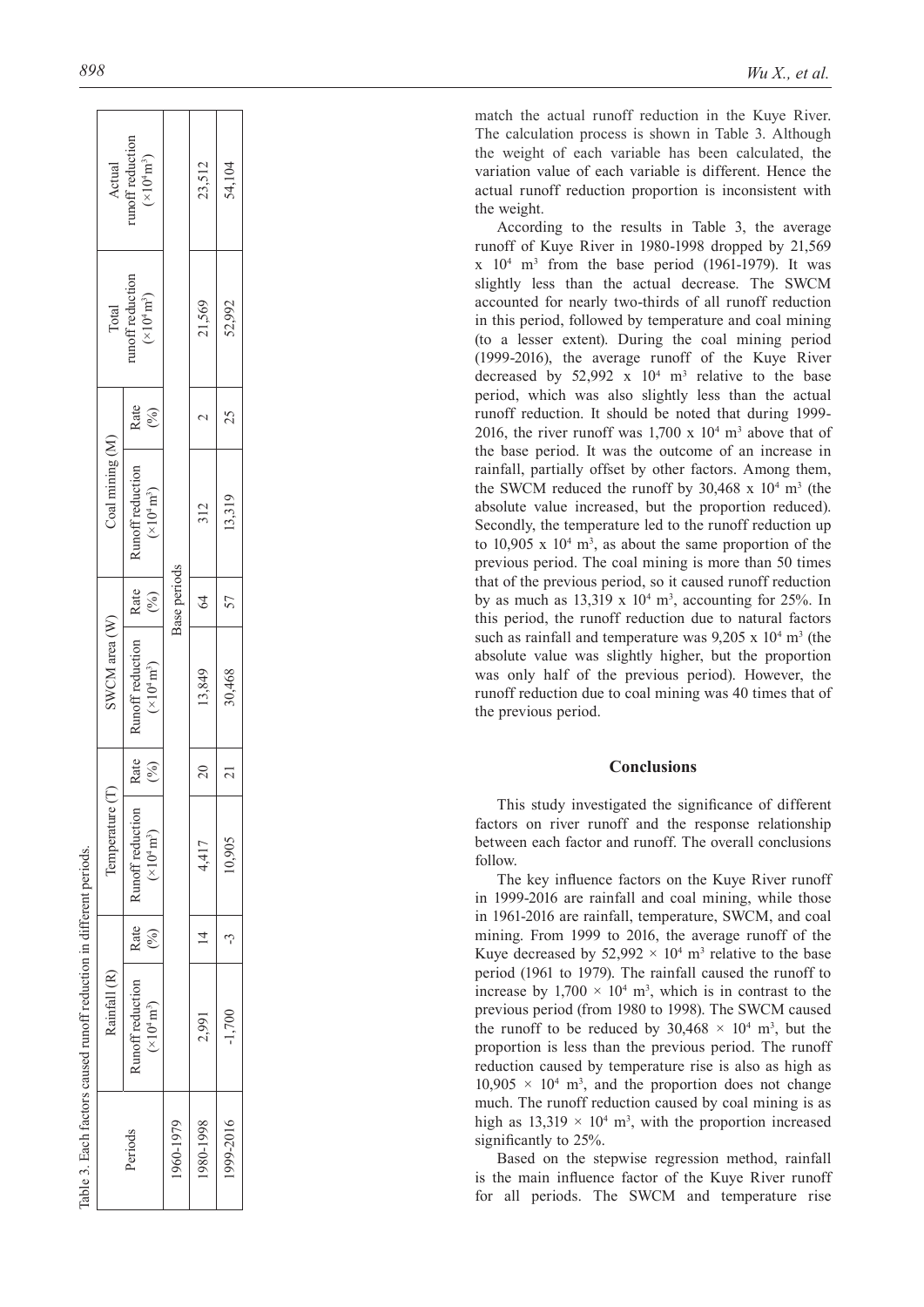caused the runoff to decrease in the medium-term (from 1980 to 1998), and the rapid increase in coal mining activities has a larger impact on the runoff more recently (from 1999 to 2010). These results are generally consistent with the actual situation. This study demonstrated that the required data are easy to gather; the analysis process is simple and easy to operate; and it can be accomplished using the IBM SPSS software. Therefore, a further extension of the current methodology to other coal mining areas might provide helpful reference for the ecological restoration of river ecosystems in those areas.

Due to data scarcity, this paper only considered the influence of rainfall, temperature, SWCM, water consumption and coal mining on the Kuye River runoff. The rainfall increase in 1999-2016 led to the runoff increase, so the influence weight of coal mining accounted for only one-third of the rainfall. In a future study we plan to consider longer time series data and more influence factors.

## **Acknowledgements**

This research was sponsored by the National Natural Science Foundation of China (No. 51969031), Shaanxi Education Department Special Scientific Research Funds (No.18JK0905), Key Laboratory of Water Resources Protection and Efficient Utilization in Yulin (No. 50502), Shaanxi Key Laboratory of Ecological Restoration in Shanbei Mining Area opening funds (No.KFXM201810), and Yulin University PhD scientific research funds (No.16GK07).

#### **Conflict of Interest**

The authors declare no conflict of interest.

# **References**

- 1. YE C., LI C.H., WANG Q.G. Driving forces analysis for ecosystem health status of littoral zone with dikes: a case study of Lake Taihu. Acta Ecologica Sinica, **32**, 3681, **2012** [In Chinese].
- 2. WILBY R.L., WIGLEY T.M.L. Downscaling general circulation model output: a review of methods and limitations. Progress in Physical Geography, **21**, 530, **1997**.
- 3. ZHI W., HE C.G., JI G.D. Enhanced Long-Term Nitrogen Removal and Its Quantitative Molecular Mechanism in Tidal Flow Constructed Wetlands, Environmental science & technology, **49**, 4575, **2015** [In Chinese].
- 4. MIMIKOU M.A., BALTAS E.A. Climate change impacts on the reliability of hydroelectric energy production. Hydrological Sciences Journal, **42**, 661, **1997**.
- 5. WANG G.Q., ZHANG J.Y., HE R.M. Impacts of environmental change on runoff in Fenhe river basin of the middle Yellow River. Advances in Water Science, **17**, 853, **2006** [In Chinese].
- 6. HU Q.J., ZHANG Y., LI J.W. Influencing factors of runoff in Shule River during the past 50 years, Journal of Arid Land Resources and Environment, **25**, 143, **2011** [In Chinese].
- 7. ZIPPER C., BALFOUR W., ROTH R., RANDOLPH J. Domestic water supply impacts by underground coal mining in Virginia, USA. Environmental Geology, **29**, 84, **1997**.
- 8. XU S.Y., ZHANG Y.B., SHI H., WANG K., GENG Y.P., CHEN J.F. Physical Simulation of Strata Failure and Its Impact on Overlying Unconsolidated Aquifer at Various Mining Depths. Water, **10**, 650; https://doi.org/10.3390/ w10050650, **2018**.
- 9. ZHANG D.S., LI W.P., LAI X.P. Development on basic theory of water protection during coal mining in northwest of China. Journal of China Coal Society, **42**, 36, **2017** [In Chinese].
- 10. ASLAM H., LIU J., MAZHER A,, MOJO D., MUHAMMAD I., FU C. Willingness to Pay for Improved Water Services in Mining Regions of Developing Economies: Case Study of a Coal Mining Project in Thar Coalfield, Pakistan. Water, **10**, 481, **2018**.
- 11. ZHANG S., MA C., ZHANG L. The regulators of runoff of the Ulan Moron River in the Daliuta mine area: The effects of mine coal, Acta Scientiae Circumstantiae, **31**, 889, **2011** [In Chinese].
- 12. JIANG X.H., GU X.W., HE H.M. The Influence of Coal Mining on Water Resources in the Kuye River Basin, Journal of Natural Resources, **25**, 300, **2010** [In Chinese].
- 13. SHU L., CHEN Y.F., LI Z.J. Applying a statistical method to streamflow reduction caused by underground mining for coal in the Kuye River basin. Science China, **59**, 1, **2016**.
- 14. XING Q.Z., REN Z.Y., WANG L.X. Evaluation on Sustainable Utilization of Water Resource in North Shaanxi Province Based on Ecological Footprint Mode, Arid Zone Research, **26**, 793, **2009** [In Chinese].
- 15. ZHAO X.K., WANG S.J., FAN X.L. Analysis on the change trend of runoff and influence factors in Kuye River Basin from 1954 to 1993, Journal of Water Resources & Water Engineering, 21, 32, **2010** [In Chinese].
- 16. WU X.J., DONG Y. Quantifying Factors Influencing Runoff in Mining Areas using the SWAT Model – A Case of the Kuye River in Northern Shaanxi, China. Water Science and Technology: Water Supply, https://doi. org/10.2166/ws.2018.119, **2019**.
- 17. CHIEW F.H.S., FU G.B., POST D.A., ZHANG Y.Q., WANG B., VINEY N.R. Impact of Coal Resource Development on Streamflow Characteristics: Influence of Climate Variability and Climate Change. Water, 10, 1161, **2018**.
- 18. Yellow River water conservancy Commission, Kuye River basin comprehensive planning- environmental impact statements, The Yellow River Water Conservancy Press, Zhengzhou, China, **2014** [In Chinese].
- 19. WU X.J., LI H.E., SUN Z.Y. Analysis and Diagnosis of Changes in Annual Runoff in Kuye River Valley in North Shaanxi. Journal of Ecology and Rural Environment, **32**, 558, **2016** [In Chinese].
- 20. WU X.J., LI H.E., DONG Y. Quantitative recognition of coal mining on water resources influence: a case of Kuye River in northern Shaanxi, Arid Land Geography, **39**, 246, **2016** [In Chinese].
- 21. WANG Z.Y., ALEX M.L., THOMAS B. Ecosystem Services Mapping Uncertainty Assessment: A Case